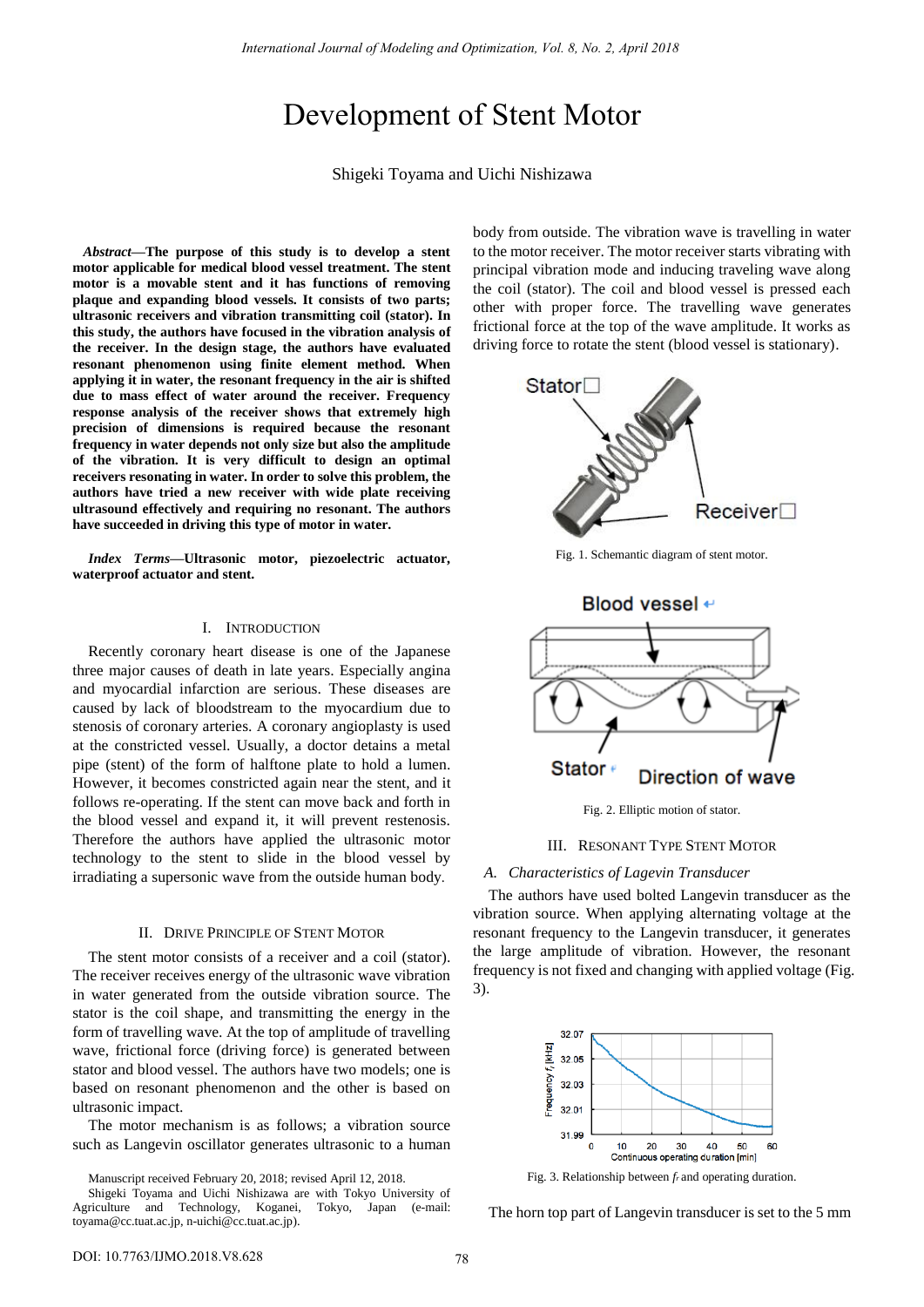under the surface of water and the applied voltage is set as 80  $V_{p-p}$ . The relationship between drive time and a resonant frequency is shown in Fig.3. A resonant frequency keeps falling from starting to the static state in about 56 minutes. At the static state, the power consumption is 10.32 W and the resonant frequency  $f_r$  in is 31,997 Hz. When increasing applied voltage, the resonant frequency is changing as shown in Fig. 4. The resonant frequency is falling with a rise of voltage.



Fig. 4*. fr* and applied voltage.

The authors have measured vibration by an impedance analyzer and found that resonant frequency is  $f_r = 32.08$  kHz and anti-resonance frequency is  $f_a = 33.21$  kHz. Based on it, the electromechanical coupling coefficient is derived to be 0.2849; the maximum mechanical energy changed from input electric power is 2.94W.

## *B. Additional Mass Effect of Water*

Generally speaking, when an object vibrates in the liquid, the resonant frequency is different from that in the air because it vibrates with near-area water. When installing a receiver in water and applying the supersonic of the 32 kHz, the authors have known the exact size of the receiver from former study. The receiver resonating in the water in this case, is shown in Fig. 5 and Table I.

The authors have made finite element model of the receiver and changed mass density from 10 g/cm<sup>3</sup> to 12 g/cm<sup>3</sup>, and obtained eigenvalue at each case. When mass density is 11.24  $g/cm<sup>3</sup>$ , the natural frequency is coincidence with the frequency of the 32 kHz in the experiment. It indicates that the mass density should be added by  $3.21 \text{ g/cm}^3$  (mass density of SUS304 is 8.03  $g/cm<sup>3</sup>$ ). In this research, 11.24  $g/cm<sup>3</sup>$  is applied to finite element model as the mass density in water.



Fig. 5. Cylindrical type receiver.

## *C. Frequency Response Analysis of the Cylinder Type Receiver*

The authors have made a dynamic model of the cylinder type receiver. The pressure load is added on the surface as acoustic pressure of finite element method. Mass density is  $11.24$  g/cm<sup>3</sup>.

TABLE I: DIMENSIONS OF RECEIVER RESONATED IN WATER

| Length ${\rm [mm]}$ | Outside diameter<br>[mm] | Inside diameter [mm] |
|---------------------|--------------------------|----------------------|
| 10.00               | 8.00                     | 6.41                 |

The wavelength of the supersonic is longer enough than the size of the receiver, so the unit load  $(1.0 \text{ N/mm}^2)$  added to a cylinder receiver is set.

A frequency response is analyzed by a frequency bandwidth of the surrounding 3% about 99 points in the case of resonant frequency  $f_r = 31997.15$  Hz (median). The response is shown in Fig.6. It shows that the maximum amplitude of vibration (2.57x is 10-7 mm) is obtained in the resonant frequency  $f_r = 31997.15$  Hz. On the other hand, the amplitude of vibration  $(1.39 \times 10^{-8} \text{ mm})$  is observed in frequency 31037.23 Hz at a negative side edge of the measuring range. So, the gain of the amplitude in non-resonance and resonant is 18.5. This is the effect of resonant phenomena.



Fig. 7 shows the relationship between the inside diameter of the receiver and resonant frequency by finite element method. As the diameter is larger, resonant frequency is decreasing linearly.



Fig. 7. Relationship of resonant frequency and inner diameter.

It is very difficult to coincide the frequencies of the vibrator and the receiver due to water effect and processing accuracy.

### IV. IMPACT TYPE STENT MOTOR

The authors have also designed a stent motor with a discus type receiver. Compering with the cylindrical type, it is easy to receive ultrasonic. The discus type receiver's thickness is 0.1 mm and the diameter is 11.0 mm. The stator has coil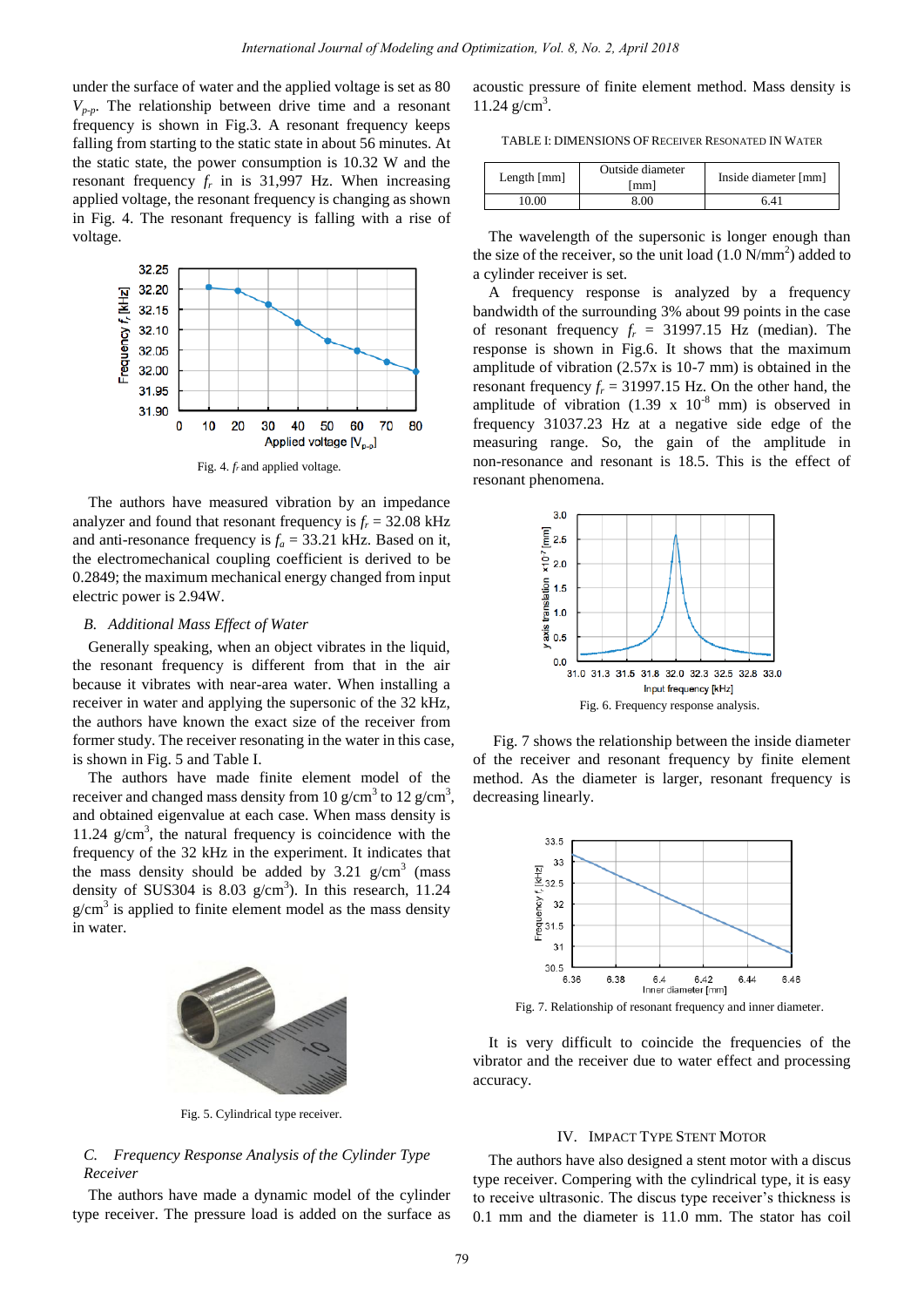shape; the diameter of the coil wire is 0.4 mm, pitch 1.57 mm, 7 turns, the outside diameter 11 mm. The receiver is bent vertically and connected to the coil. It uses no resonant phenomenon. The finite element model is shown in Fig.8.

The sine wave pressure of 20 kHz and  $1.0$  N/mm<sup>2</sup> modeled on acoustic pressure is applied to this model's receiver surface. The finite element model simulates time domain response. The interesting node point is Node S in Fig.8 (Node  $S = (0.0630684, 5.499638, -7.199356)$ . This point is located on the surface where it makes contacts with blood vessel. An analysis results are shown in Fig.9 with respect to the displacement of Node's small *x* and *y* direction. Applied vibration can be observed.

The wave along x-axis and y-axis draws sinusoidal curve with 129.8 degree phase difference. It indicates that the Node draws elliptical motion and this motor may work as an ultrasonic actuator.





Fig. 10. Discuc type stent motor.

## *A. Experiments of Discus Type Stent Motor*

The authors have made experiments in water with the discus type stent motor shown in Fig.10. The motor is made of SUS304 and the receiver (diameter 4.8mm) and the coil

(20.0mm length) are connected by solder. As a blood vessel model, MC nylon block with nut shape through hole in the center is prepared. The overview is shown in Fig.11. The authors have controlled output wattage of Langevin vibrator to drive it in water. The rotational speed of it is shown in Fig.12. It is rotating with rate of 5.28 rpm and 4.19 rpm in the case of irradiating 70W and 35W, respectively.



Fig. 11. Experimental apparatus.



## V. CONCLUSIONS

The authors have concluded as follows.

- 1) The stent motor using resonant frequency requires high accuracy in design and processing. The accurate stent motor has good resonant characteristics in water. It shows high potential about use in water.
- 2) The stent motor using impact is ease to use in water. It shows good maneuverability in water.

#### **REFERENCES**

- [1] S. Chen, B. Mulgrew, and P. M. Grant, "A clustering technique for digital communications channel equalization using radial basis function networks," *IEEE Trans. on Neural Networks*, vol. 4, pp. 570-578, July 1993.
- [2] K. Masamune *et al*., "Development of an MRI compatible needle insertion manipulator for stereotactic neurosurgery," *Journal Image Guided Surgery*, vol. 1, 242 -247, 1995.
- [3] T. Mashimo and S. Toyama, "Development of the translational and rotational piezoelectric actuator using a single stator( $1<sup>st</sup>$  report)-Design of the stator by finite element method analysis," *Journal of the Japan Society for Precision Engineering*, vol.74, No.3, 292-297, 2008.
- [4] P. A. M. Ferreira, "High-performance load-adaptive speed control for ultrasonic motors," *IFAC, J.Control Engineering Practice*, vol. 6, no. 1, 1-10, 1998.